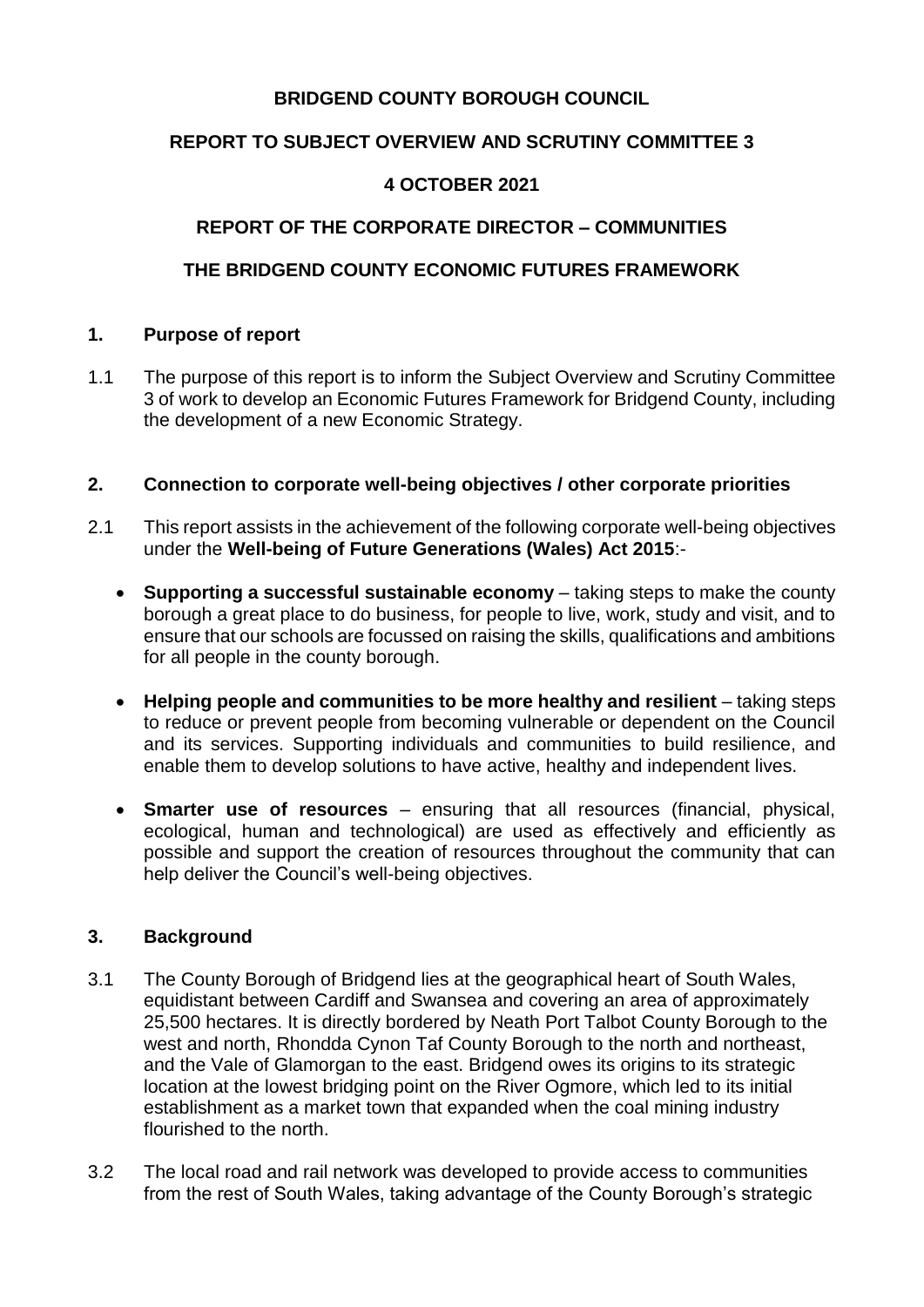location. The locality's position within the Cardiff Capital Region, and the historical transport links that facilitate key connections to Cardiff and Swansea, have proved critical to the County Borough developing as a major regional employment hub, with specific strengths in advanced manufacturing.

- 3.3 Bridgend County Borough is in a unique position as the gateway to both the Swansea Bay Region and the Cardiff Capital Region. The interdependencies and relationships between the two regions are of particular importance for the County Borough, and indeed, the success of the wider regions more broadly. The pivotal position of Bridgend County Borough will prove key in driving forward collaborative, inter-regional strategic planning through the co-ordination of housing, economic growth and connectivity infrastructure.
- 3.4 Prior to the coronavirus pandemic Bridgend County Borough had 3,770 enterprises, 58,700 employed jobs and an unemployment rate of 4%. However, significant changes were imminent due to the closure of the Bridgend Ford Plant in September 2020 and impacts from the United Kingdom's exit from the European Union and subsequent ending of the transition period in December 2020. The closure of the Bridgend Ford Plant alone was predicted by Welsh Government to result in the loss of 1,700 direct jobs and the removal of £190m Gross Value Added (GVA) from the local economy. Work to plan for the closure and its impact was being coordinated through a Welsh Government Task Force. At the same time evidence relating to the challenges and opportunities resulting from exiting the European Union was emerging and being closely monitored by Bridgend County Borough Council's (BCBC) Brexit Forum.
- 3.5 The coronavirus pandemic presented significant challenges for the local economy and business community and led to BCBC undertaking a substantial level of support – financial and advisory – to mitigate the impacts. Over £53m in Welsh Government business grants was processed by officers to support Bridgend businesses and a wide range of locally bespoke actions were made available such as sneeze guards, Covid safety related training and hospitality business guest registers to support Test, Track and Trace.
- 3.6 In June 2020 BCBC Cabinet approved the creation of an Economic Taskforce which is chaired by the Leader of BCBC in response to economic uncertainties and challenges arising from the coronavirus pandemic. Alongside this, Cabinet also created an Economic Futures Fund of £1.687m and the Economic Taskforce have approved allocations of that fund towards a Start-up Business Fund (£140k), a Business Property Enhancement Fund (£350k) and an Innovation Fund (£200k).
- 3.7 The Taskforce gave a mandate to BCBC officers, in partnership with key stakeholders, to develop an economic plan for the future of the County Borough which will include action to help businesses adapt to the changing economic landscape and improve resilience, as well as support for residents to develop new skills, training and employment opportunities. Work was to be aligned with and feed in to the Council's Corporate Plan and Strategic Recovery Planning.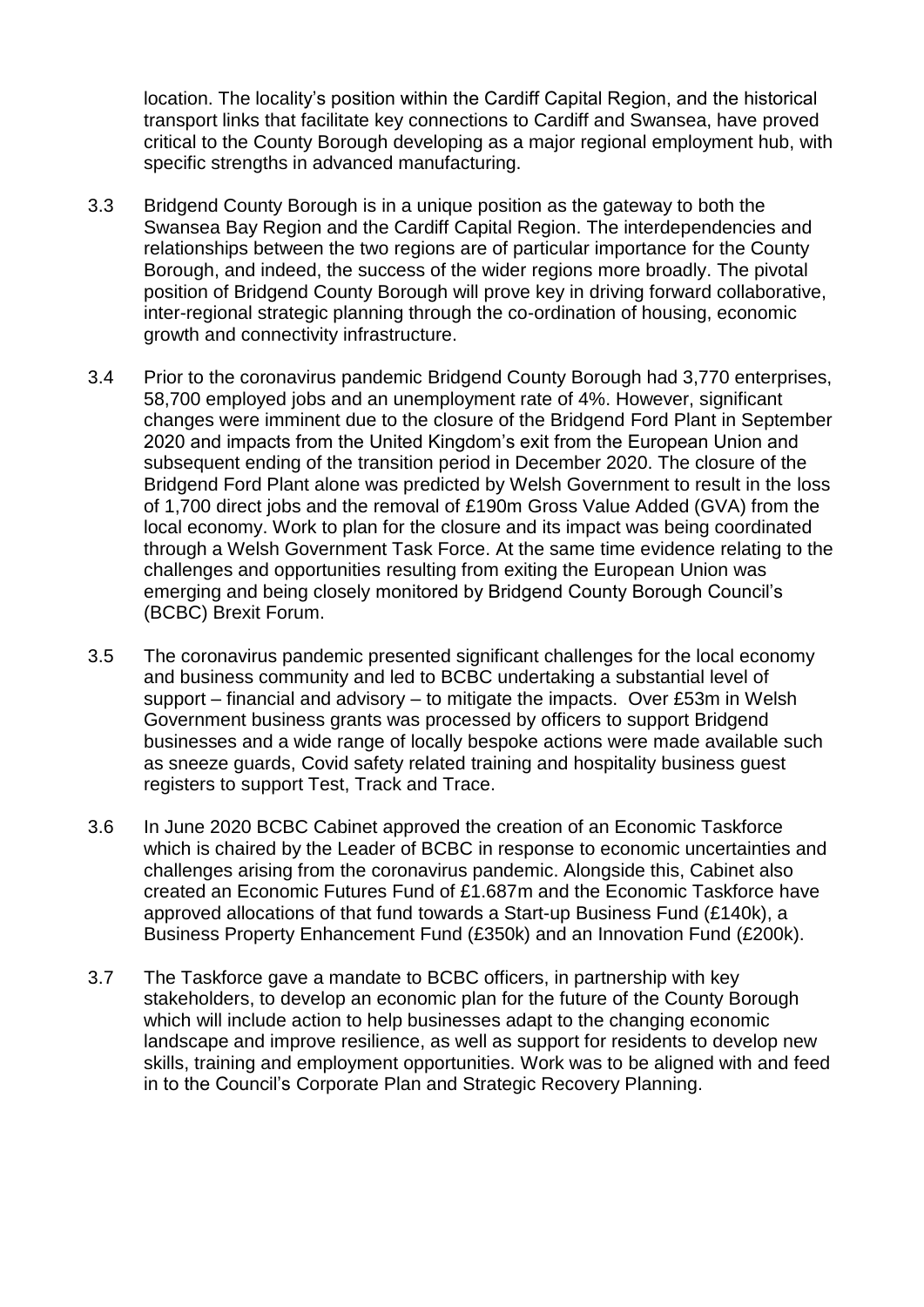## **4. Current situation/proposal**

- 4.1 Work has commenced on the development of a new Economic Futures Framework for the County Borough. The framework will include a data package, a new Economic Strategy, an investment prospectus and investment decision making toolkit and a revised governance, engagement and delivery model.
- 4.2 The Economic Futures Framework data package will involve a comprehensive review of existing research, evidence and published datasets as a core part of the basis on which the Economic Strategy will be based. This will include alignment with the replacement Local Development Plan (LDP) and recently produced evidence base and an analysis of the Bridgend Business Engagement Programme. In addition a forward plan of key indicator datasets to monitor will enable regular tracking of economic well-being and support periodic reviews of priorities, interventions and investments.
- 4.3 A new Economic Strategy will set out a long term strategic vision that clearly articulates Bridgend's growth ambitions for its economy. This will be based on a SWOT analysis and Stakeholder matrix aligned with the overall vision. An action plan setting out short, medium and long terms actions will be developed. This will include anticipated costs, clear identification of potential funding sources, lead bodies and identified stakeholders and partners, including, but not exclusively, the Bridgend County Economic Futures Fund, the Levelling Up Fund and the anticipated Shared Prosperity Fund. Within the strategy will be a clear set of strategic interventions through which the Council can overcome any barriers and maximise its capacity for supporting economic growth whilst enabling the economy to make the most of its distinctive strengths.
- 4.4 The development of a BCBC Investment Decisions Toolkit will create a bespoke criteria based tool for use by the Council in assessing and scoring which prioritised opportunities it takes forward based on agreed priorities and their relative importance. It will be an investment methodology for consideration of opportunities for the Council to use its powers and resources to directly take action to support the delivery of the aims of the strategy. Alongside this a dynamic and appealing investment prospectus will be published for the County Borough that sells strengths and promotes opportunities for future investment.
- 4.5 A new governance model will be developed to support the delivery of the Economic Strategy, including the development of a new Economic Futures Partnership as an evolution from the current Economic Task Force with a proposed membership, operating procedures and draft terms of reference. It will be accompanied by a 5 year engagement plan for the first 5 years of delivery, setting out a range of engagement methodologies, events and activities that will secure involvement from the business community and wider economy stakeholders. Key to this will be the future role of the Bridgend Business Forum. An operational plan will set out mechanisms and delivery structures for co-ordinating the delivery of the Economic Futures Framework at the county level ensuring greater collaboration across Council service areas and with multi-sector stakeholders. Approval of these will be subject to a BCBC Cabinet decision.
- 4.6 The development of a new Economic Strategy, following an in-depth review of data and extensive engagement with stakeholders, will provide the basis for dialogue on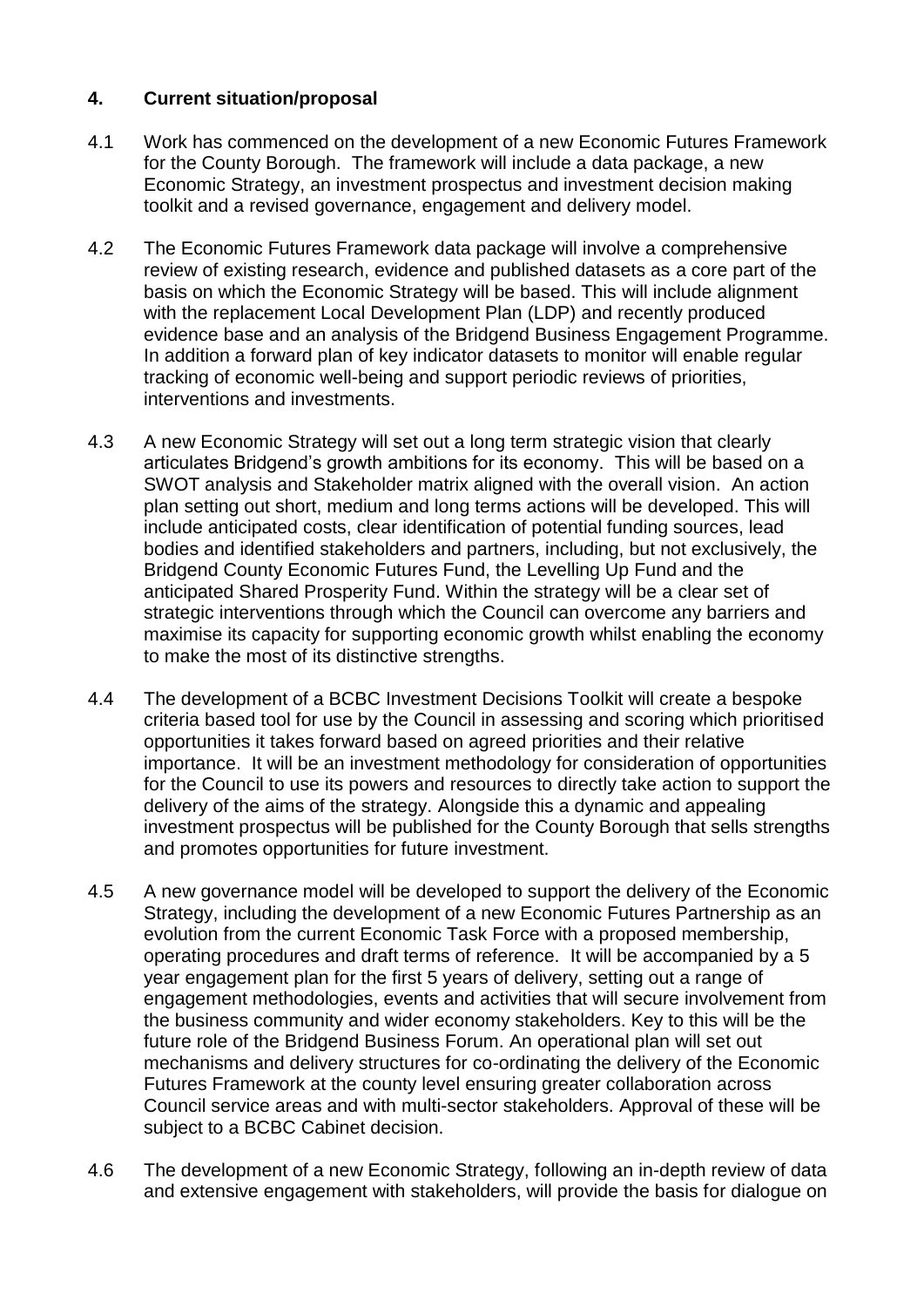prioritised actions with Welsh and UK Governments as well as the Cardiff Capital Region, a range of funding sources, investors and developers. This will support the Council's ongoing ambitions to play a full and active role supporting the local economy.

- 4.7 The new Economic Strategy will be ambitious and set out a clear plan of action that strengthens our linkages into all sectors of the economy and with all relevant stakeholders within the short, medium and long term. It will set out, based on stakeholder engagement and data analysis, what the key priorities are and what roles exist for stakeholders at a UK, Wales, regional and local level to take action. A great deal of work is underway and this presents an opportunity to draw that together within one framework, identify gaps and more clearly articulate current priorities and future opportunities.
- 4.8 The new Economic Strategy will be structured around the following core themes:
	- Productive and competitive businesses
	- Reducing the factors that lead to income inequality
	- Supporting the transition to a zero-carbon economy
	- Healthier, fairer, and more sustainable communities and local businesses
- 4.9 Aligned to these core themes will be the following key areas of focus:
	- Business support and resilience
	- Economic growth areas geographical and sectoral
	- Skills and workforce supply
	- Economic well-being and sustainable livelihoods
	- Transport infrastructure and services
	- Place-based initiatives
	- Digitalisation
- 4.10 As such, alignment is required in these key areas of focus with:
	- Welsh Government Policies
	- UK Government Policies
	- City Region Policies
	- Bridgend County Public Service Board Well-being Plan
	- Bridgend County Local Development Plan (LDP)
	- Bridgend County Local Transport Plan
	- Bridgend County Borough Council Corporate Plan and Strategic Recovery Plan
- 4.11 Over the Summer work has been progressing to engage a wide range of stakeholders based on a stakeholder analysis as set out in figure 1 below.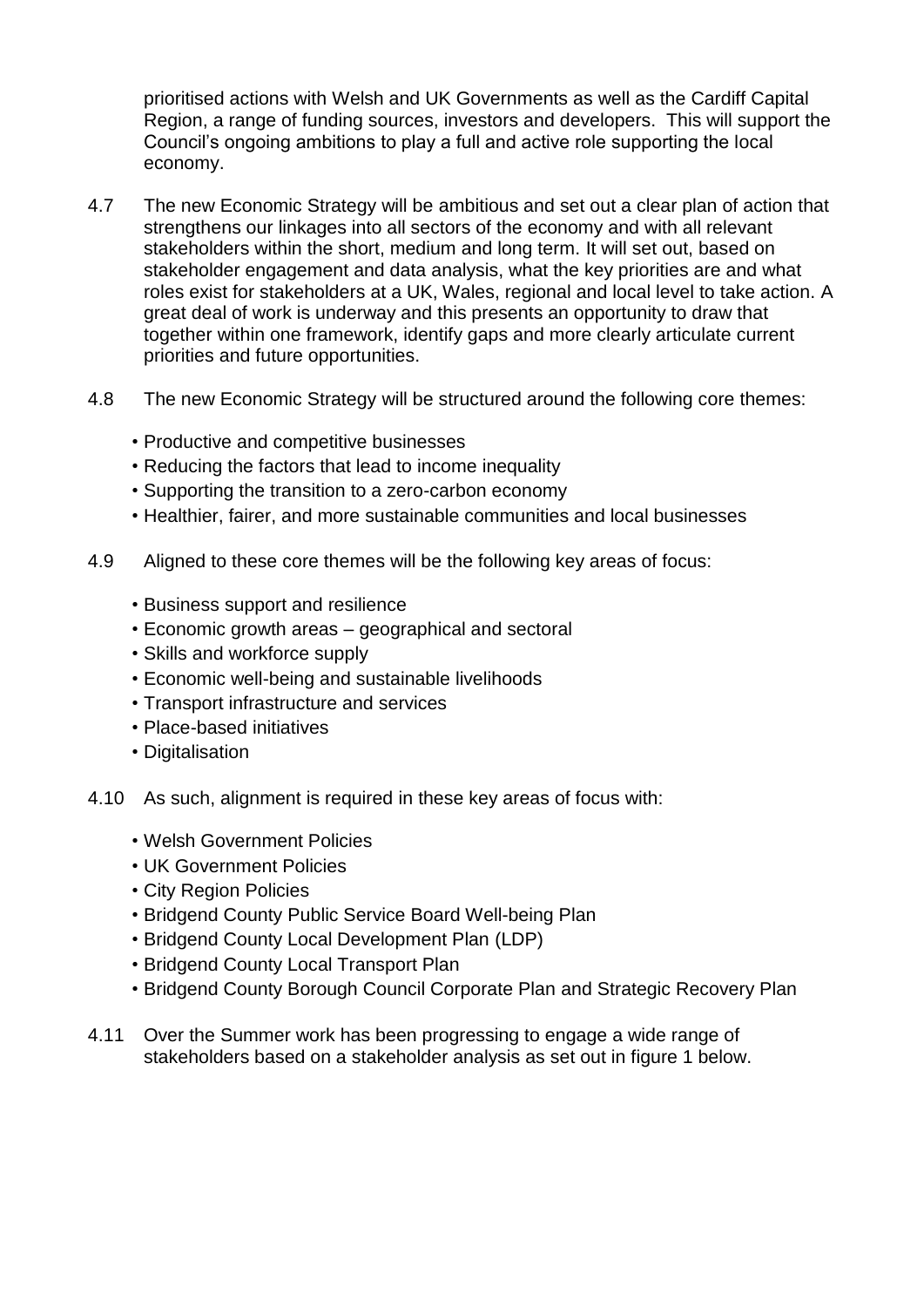

**Figure 1 – Bridgend Economic Strategy Stakeholder analysis**

4.12 In addition, work is progressing to develop the data package and has to date been based on the data set out in table 1 below.

### **Table 1 – Data sources for Economic Strategy**

| <b>Bridgend Council Supplied Data</b>                                                  | <b>Cardiff Captial Region</b>                                                                                           |
|----------------------------------------------------------------------------------------|-------------------------------------------------------------------------------------------------------------------------|
| Corporate Plans                                                                        | Data Repository for CCR Skills Partnership                                                                              |
| Economic Evidence Base Study (Stantec & PBA)<br>Labour Market Statistics (Nomis & ONS) | Cardiff Capital Region City Deal<br>Cardiff Capital Region Investment Prospectus & Businss<br>Plan                      |
| Bridgend Employability Programme<br>Wellbeing statement and report                     | <b>CCR Publication Library (various reports)</b><br>CCR Skills Partnership, Employment and Skills Plan<br>2018, 2019-22 |
| LDP economic data (data repository)                                                    |                                                                                                                         |
| Covit Recovery Impact Assessment                                                       | <b>Swansea City Region</b>                                                                                              |
| Bridgend County Borough Profile                                                        | Swansea Bay City Deal                                                                                                   |
| Wellbeing Assessment economic data and reports                                         | SW & Mid Wales Economic Frameworks                                                                                      |
|                                                                                        | Economic & other data (on data portal)                                                                                  |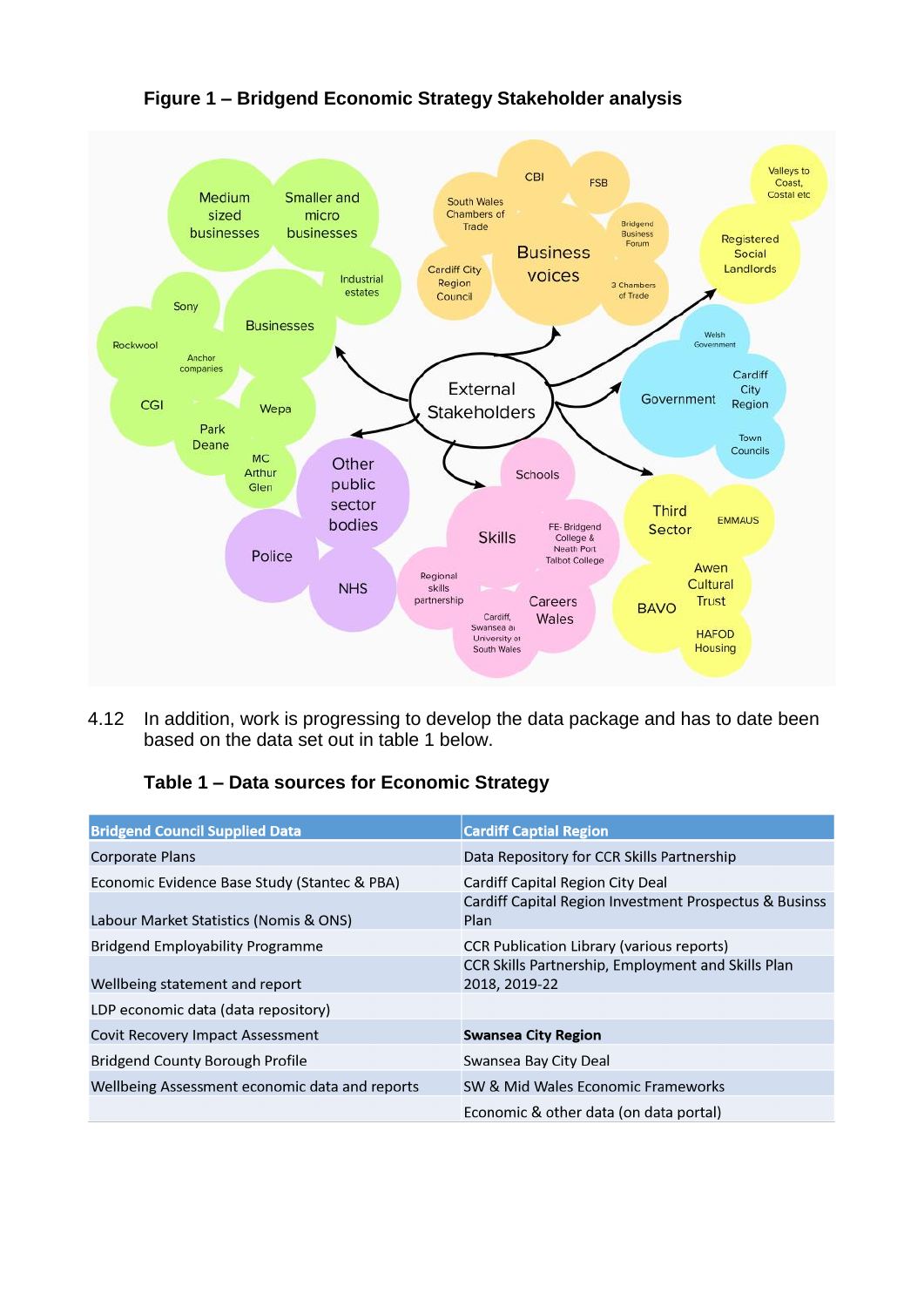| <b>Welsh Government</b>                      | <b>Broadband (Current state &amp; Roll Out plans)</b>      |
|----------------------------------------------|------------------------------------------------------------|
| Houshold Statistics & Projections            | Welsh Government Broadband Briefings (multiple<br>reports) |
| Various reports on infrastructure investment | Virgin Media high level approach                           |
| Regional Economic Frameworks                 | Openreach Ultrafast Roll out information                   |
| (draft) National Development Framework       | Spectrum Internet high-level plans                         |
| <b>Future Wales: The National Plan 2040</b>  | ISP Review broadband roll out reports                      |
| Welsh Index of Multiple Deprivation          | Thinkbroadband connectivity maps                           |
|                                              | <b>Connected Nations report</b>                            |
| <b>Other Data</b>                            | House of Commons Library: Broadband speed mapping<br>tool  |
| Atlas of Deprivation in Wales                |                                                            |
| UK Innovation Survey                         |                                                            |

4.13 The stakeholder engagement and data analysis work to date has led to an interim set of findings in relation to strengths, weaknesses, opportunities and threats as set out in table 2 below. It is important to note that these findings are interim at this stage and based on stakeholders engaged to date and the views they expressed. As the table shows, certain issues raised by stakeholders are reinforced by the data, but others are challenged.

## **Table 2 – Interim strengths, weaknesses, opportunities and threats.**

| <b>Strengths</b>                                                                                                                                                                                                                                                                                         |                                                                                                                                                                                                                                                                                                                                                                                                                                                                                                                                                                                                                                                                                                       |  |  |
|----------------------------------------------------------------------------------------------------------------------------------------------------------------------------------------------------------------------------------------------------------------------------------------------------------|-------------------------------------------------------------------------------------------------------------------------------------------------------------------------------------------------------------------------------------------------------------------------------------------------------------------------------------------------------------------------------------------------------------------------------------------------------------------------------------------------------------------------------------------------------------------------------------------------------------------------------------------------------------------------------------------------------|--|--|
| <b>Stakeholders views</b>                                                                                                                                                                                                                                                                                | Data analysis                                                                                                                                                                                                                                                                                                                                                                                                                                                                                                                                                                                                                                                                                         |  |  |
| Strong sense of community<br>Natural capital - mountains and sea<br>Good rail connections to Cardiff,<br>Bristol, and London<br>Safe - low crime rate<br>Great place to live and work<br>Strong manufacturing base - good<br>skilled labour<br>Easy access to good healthcare<br>More affordable housing | Much of the qualitative literature<br>$\bullet$<br>supports strong community ties and<br>feeling of place<br>The Natural capital of the region is a<br>$\bullet$<br>significant strength and opportunity<br>that has not been fully realised<br>Mainline rail connections to the<br>capital and neighbouring urban<br>centres are strong<br>Population growth is positive and<br>$\bullet$<br>has exceed modelled trajectory<br>Employment growth has been<br>relatively constant (preliminary<br>observation - will take time for the<br>data to depict full impact of the<br>pandemic)<br>GVA per capita relatively constant<br>$Y$ /o/ $Y$<br>New business births have been<br>relatively constant |  |  |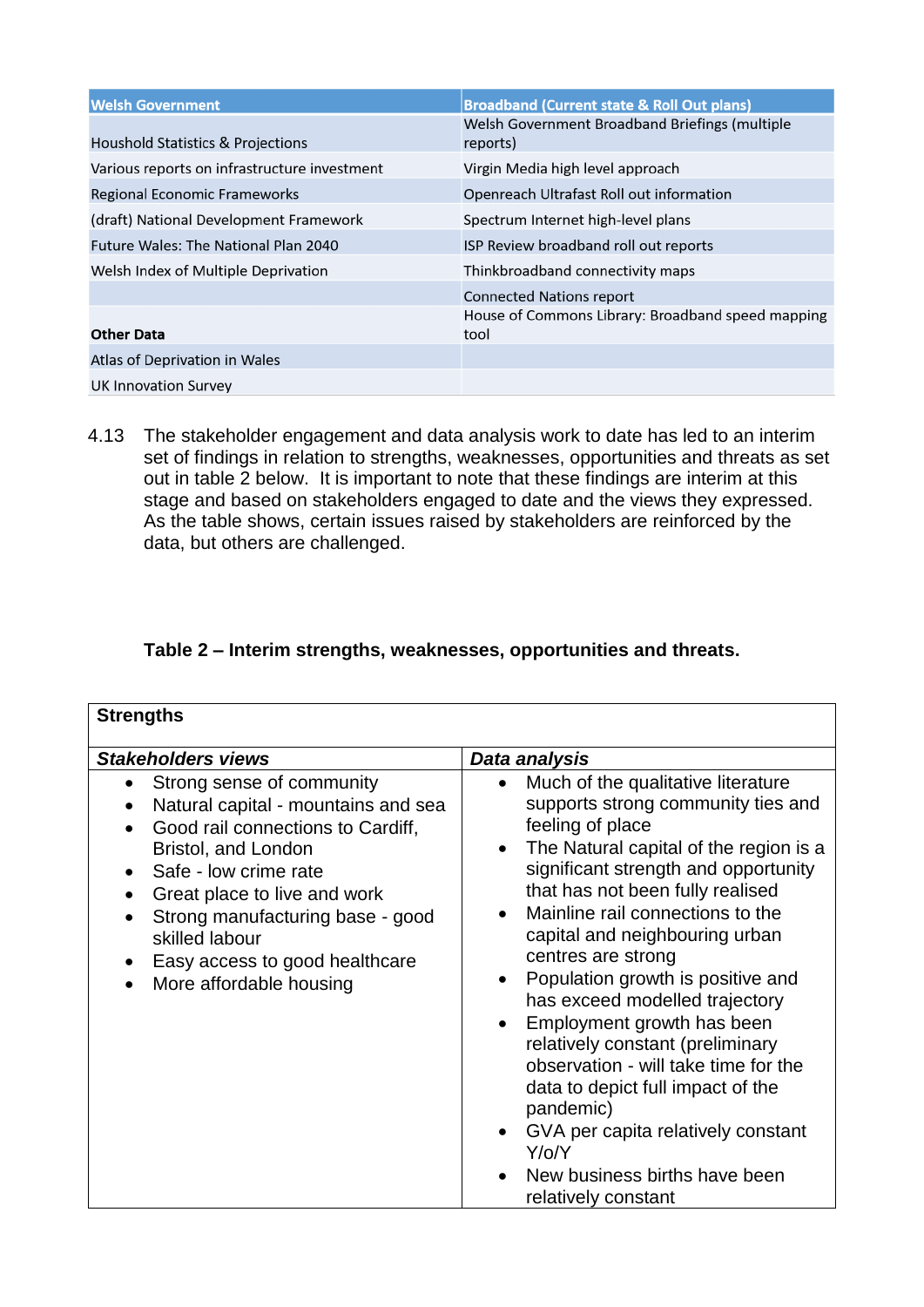#### **Weaknesses**

| <b>Stakeholders views</b>                                                                                                                                                                                                                                                                                                                                                                   | Data analysis                                                                                                                                                                                                                                                                                                                                                                                                                                                                                                    |
|---------------------------------------------------------------------------------------------------------------------------------------------------------------------------------------------------------------------------------------------------------------------------------------------------------------------------------------------------------------------------------------------|------------------------------------------------------------------------------------------------------------------------------------------------------------------------------------------------------------------------------------------------------------------------------------------------------------------------------------------------------------------------------------------------------------------------------------------------------------------------------------------------------------------|
| More public transport infrastructure<br>$\bullet$<br>needed<br>More support for active travel<br>$\bullet$<br>needed<br>Poor marketing and PR for the area<br>$\bullet$<br>as a place to live and work<br>Bridgend town centre but all the<br>town centres need attention<br>Big inequalities between areas<br>Climate change<br>Lack of suitable business premises<br>Difficult to recruit | Average gross weekly earnings are<br>$\bullet$<br>down Y/o/Y<br>Lack of last mile transportation and<br>$\bullet$<br>active mobility<br>Over 10% of the population does<br>$\bullet$<br>not have access to threshold levels<br>of min viable 10Mbps in terms of<br>connectivity<br>Median incomes have not kept pace<br>$\bullet$<br>with rising housing costs<br>Supply of flexible commercial<br>$\bullet$<br>premises<br>Housing demands both private and<br>$\bullet$<br>social<br>Advanced skills shortages |
| <b>Opportunities</b>                                                                                                                                                                                                                                                                                                                                                                        |                                                                                                                                                                                                                                                                                                                                                                                                                                                                                                                  |
| <b>Stakeholders views</b>                                                                                                                                                                                                                                                                                                                                                                   | Data analysis                                                                                                                                                                                                                                                                                                                                                                                                                                                                                                    |
| Remote/Flexible working<br>٠<br>Net Zero and the green agenda<br>$\bullet$<br>Different approaches to the<br>$\bullet$<br>nighttime economy                                                                                                                                                                                                                                                 | Significant commercial opportunity<br>$\bullet$<br>for the County Borough to invest in<br>sustainable public transportation &<br>infrastructure to support active                                                                                                                                                                                                                                                                                                                                                |

- Need spaces to meet/cocreate/innovate
- Developing Porthcawl and town centres
- Solving the social care crisis
- Skills development
- Promote the area is a great place to live and work
- Using the skills of the people we have locally to attract businesses to
- Supporting innovation and entrepreneurship
- Making more of the natural beauty of the valleys
- Large public sector  $-$  can use its economic role for good
- Reducing inequality
- infrastructure to support active mobility i.e. running, biking etc. Increasingly so, in pandemic recovery
- Travel & Tourism is a significant strength that needs to be exploited, increasingly so as we move into a post pandemic environment
- Universal digital skills & democratising basic connectivity
- Reskilling manufacturing-based labour to align with technical sectors i.e., batteries, home & commercial retrofitting, energy storage, sustainable infrastructure etc
- Placemaking is foundational to many aspects of economic development especially town centres
- Net Zero policies will be instrumental to priming economic development
- Reimaging commercial spaces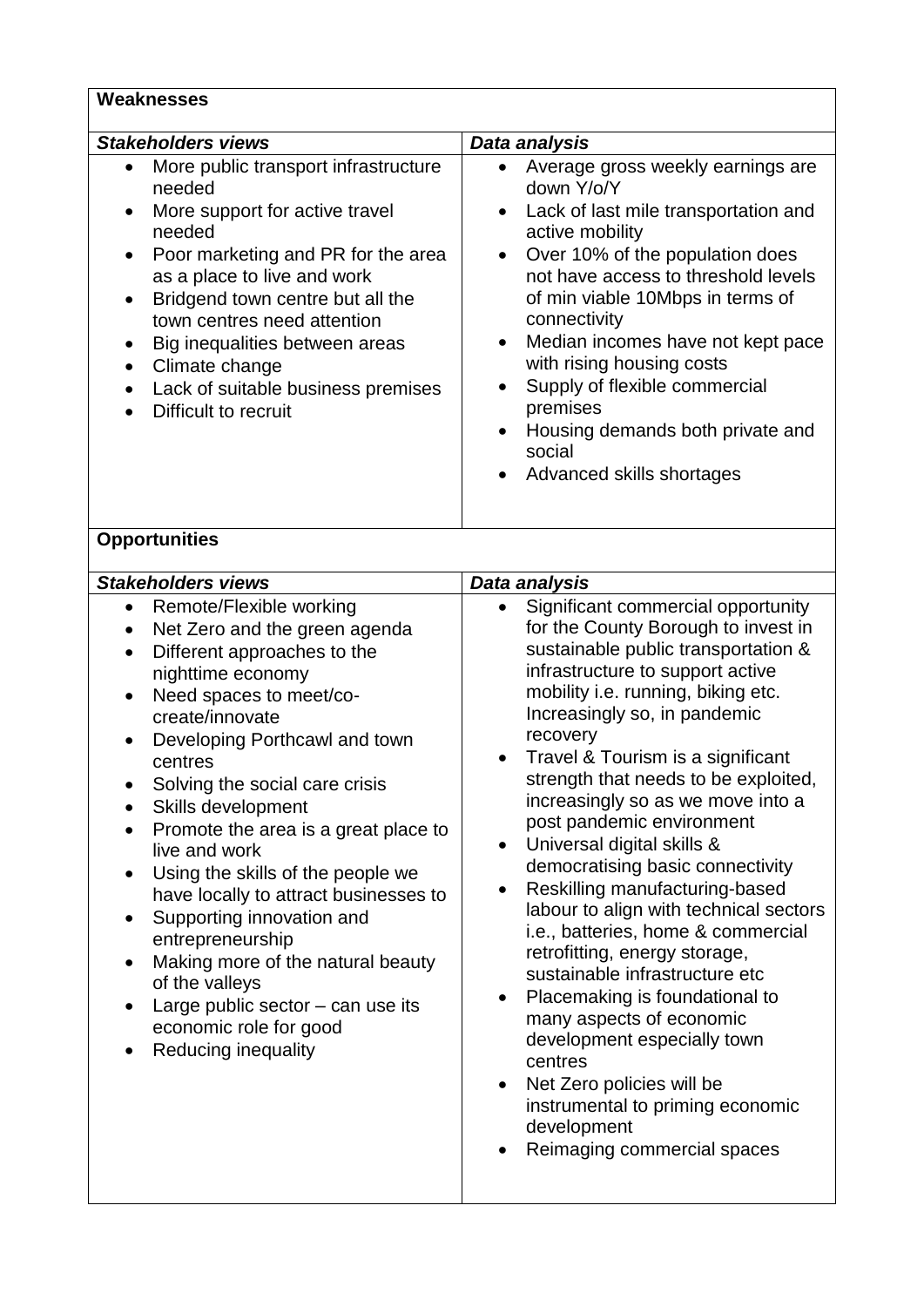#### **Threats**

| <b>Stakeholders views</b>                                                                                                                                                                                                                                                                                                                                                                                                                                                                                                                      | Data analysis                                                                                                                                                                                                                                                                                                                                                                                                                                                                                       |
|------------------------------------------------------------------------------------------------------------------------------------------------------------------------------------------------------------------------------------------------------------------------------------------------------------------------------------------------------------------------------------------------------------------------------------------------------------------------------------------------------------------------------------------------|-----------------------------------------------------------------------------------------------------------------------------------------------------------------------------------------------------------------------------------------------------------------------------------------------------------------------------------------------------------------------------------------------------------------------------------------------------------------------------------------------------|
| Moving away from EU funding not<br>clear how much or how funding will<br>be distributed in future<br>Potential loss of collaboration<br>across counties, if funding<br>distributed at a local level<br>Being between Cardiff and<br>Swansea<br>Difficult to recruit staff<br>Lack of the right skills, digital,<br>$\bullet$<br>marketing, project management,<br>supporting green technologies<br>Not being ambitious enough<br>Climate change<br>Digital exclusion<br>Ensuring a nuanced approach to the<br>different places within the area | Deep-rooted social deprivation in<br>the area of Caerau, continuously<br>moved up the ranking from 35th in<br>2005 to 5th most deprived (across<br>the UK) in 2019<br>Data suggests that housing costs<br>account for 31% of mean household<br>incomes, this is higher than the<br>standard modelling based on 25%<br>for the UK<br>• Preliminary findings suggest a<br>disproportionate number of long-<br>term sick/unemployed<br>More work needed to embrace net-<br>zero economic opportunities |

- 4.14 Emerging from the engagement and data analysis work to date are a series of initial headline themes that are beginning to emerge. These themes are:
	- Digital Connectivity
	- Low Carbon Economy
	- Place Based development approaches
	- Natural Capital and Visitor Economy
	- Advanced Manufacturing
	- Public Sector Enablement
	- Social Care
	- Skills Development
	- Active Travel and Public Transport
	- Marketing the County
	- Business Support
- 4.15 Further work is now underway in relation to stakeholder engagement, data analysis and refinement of priority themes which will start to present a focused basis on which the Economic Strategy and other elements of the Economic Futures Framework will be developed. It is currently proposed that the final Economic Strategy will be presented to Cabinet for approval by January 2022 with the investment toolkit, investment prospectus and new governance model work completed by March 2022.

### **5. Effect upon policy framework and procedure rules**

5.1 There is no effect upon the policy framework and procedure rules.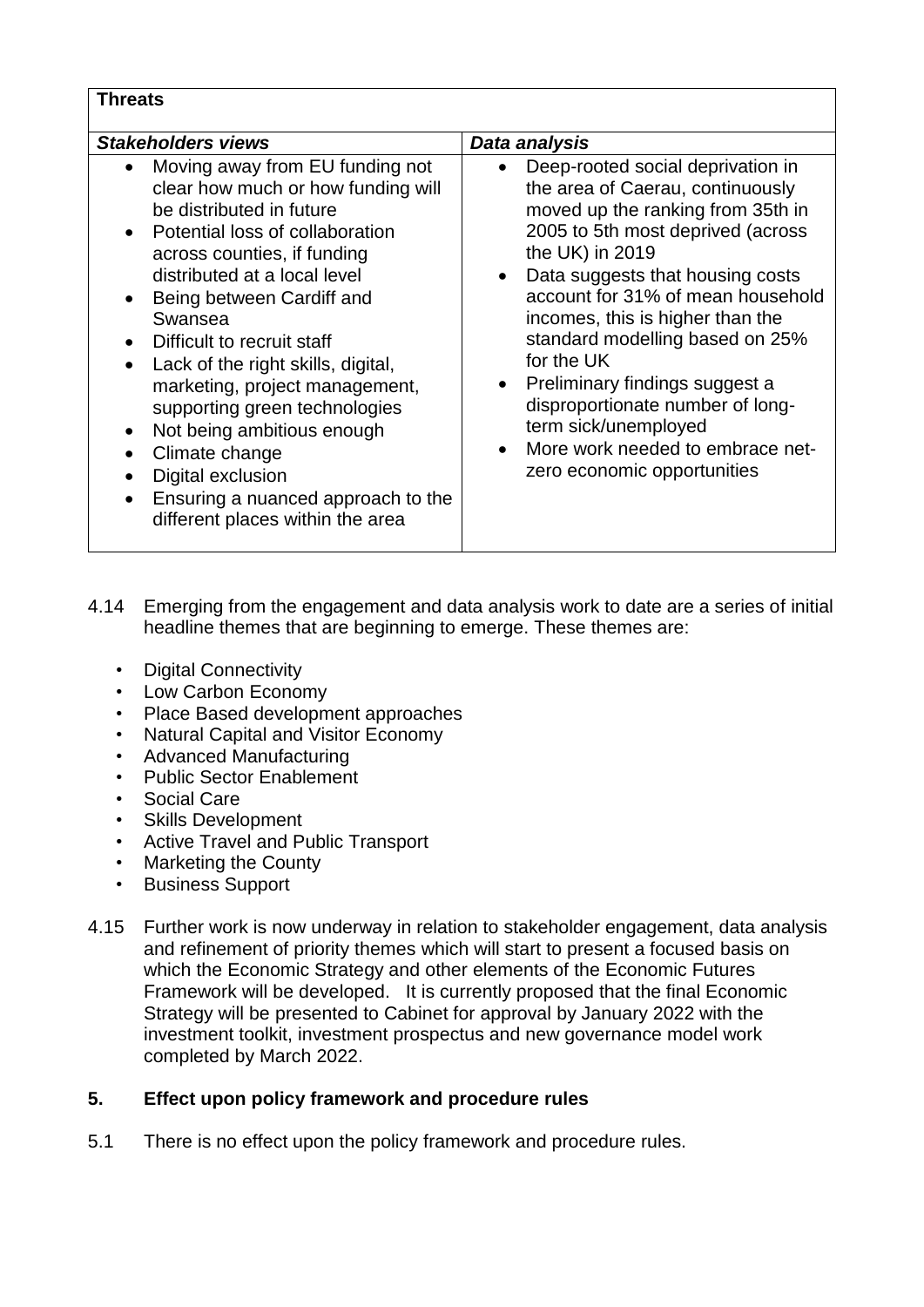# **6. Equality Act 2010 implications**

6.1 An initial Equality Impact Assessment (EIA) screening has identified that there would be no negative impact on those with one or more of the protected characteristics, on socio-economic disadvantage or the use of the Welsh Language as a specific result of this report. It is therefore not necessary to carry out a full EIA at this stage.

#### **7. Well-being of Future Generations (Wales) Act 2015 implications**

7.1 The Well-being of Future Generations (Wales) Act 2015 Assessment Template has been completed and a summary of the implications from the assessment relating to the five ways of working is below:

**Long-term:** The elements that make up the proposed early action to support Local Economic Recovery Planning have been identified following discussion with key stakeholders and in relation to current understanding of the potential long term challenges and impacts that the coronavirus will continue to have on the local economy. Through the process of developing the Economic Futures Framework and the creation of an Economic Strategy or the area it will be possible to set out a long term response.

**Prevention:** BCBC has for many years worked closely with stakeholders and the local business community to support the local economy in a wide variety of proactive ways. Throughout the coronavirus pandemic a great deal of reactive work also took place in relation to the impacts of the pandemic on the local economy. As well as a continuation of this ability to react to the situation, the development of the Economic Futures Framework builds on strengths to plan for the future, take proactive action and support local businesses.

**Integration:** The work to develop the Economic Futures Framework is closely aligned with the BCBC Corporate Plan, the Local Development Plan and the Public Service Board's Well-being Plan.

**Collaboration:** The Economic Futures Framework is being steered by a crossdirectorate BCBC officer group and is being developed and will be delivered in partnership with key stakeholders.

**Involvement:** For the Economic Futures Framework to successfully operate it will require the involvement of senior members of local public sectors organisations, business leaders, representatives of business sectors and trade bodies and other key stakeholders.

### **8. Financial implications**

8.1 The £1.687 million Economic Futures Fund comprises resources from an established earmarked reserve for Economic Future Resilience of £800,000 and an Economic Stimulus Grant from Welsh Government (WG) of £887,000. Allocations to date include a Start-up Business Fund (£140k), a Business Property Enhancement Fund (£350k) and an Innovation Fund (£200k). Any future capital allocations from the Economic Futures Fund will be subject to Council approval for inclusion in the Capital Programme.